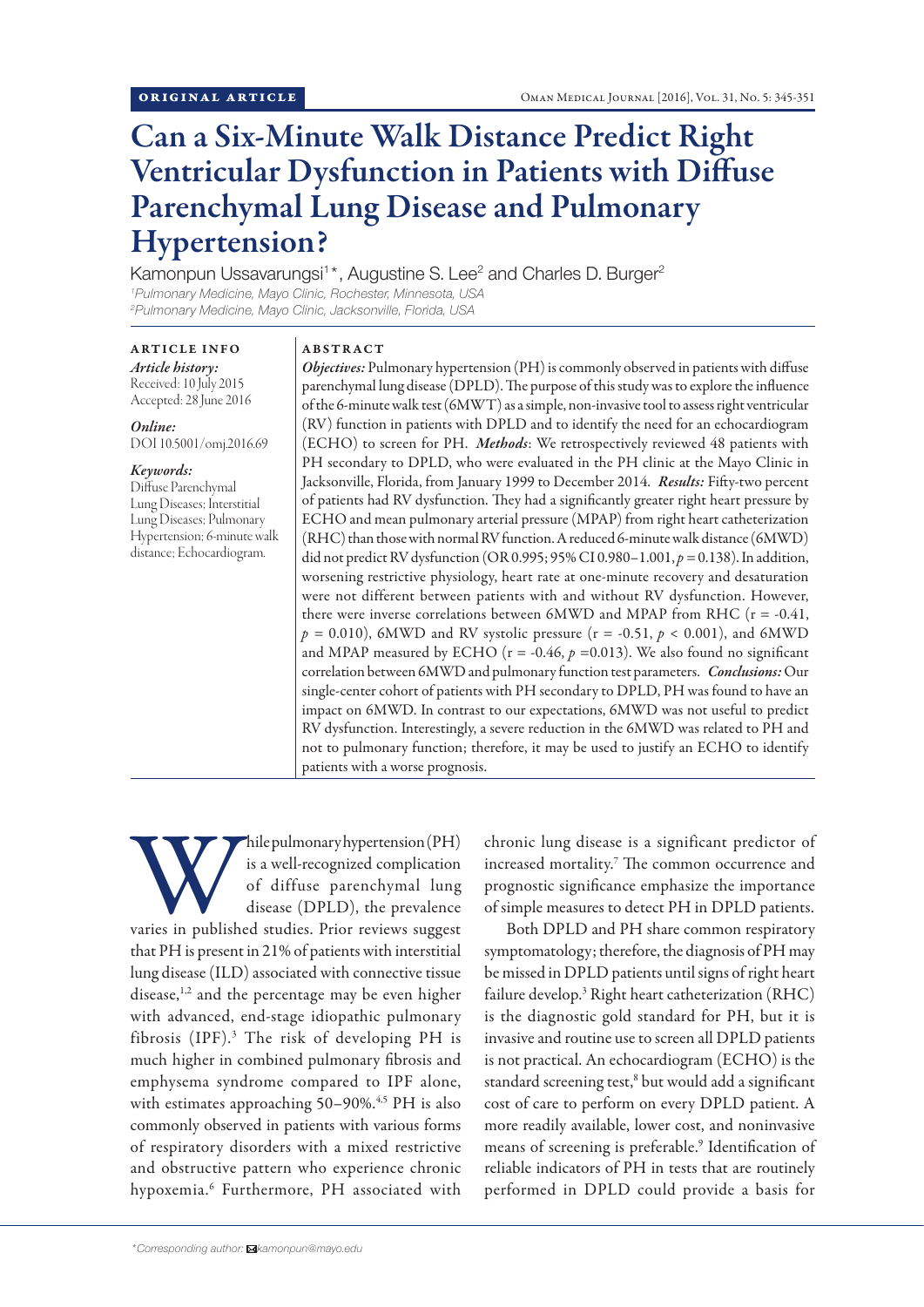clinicians to identify appropriate patients for further testing with ECHO or RHC as recommended by the Fifth World Health Symposium on Pulmonary Hypertension.<sup>10</sup>

Past work has demonstrated that IPF patients with PH had a significantly lower 6-minute walk distance (6MWD).<sup>11,12</sup> One study with 199 patients with mixed types of ILD found that patients with a 6MWD below 345 m had a higher chance of having PH after correcting for lung function parameters and IPF (OR 4.9, range 1.68–14.3, *p =* 0.004).12 The reduced walk distance was presumably due to the PH and associated right ventricular (RV) dysfunction superimposed on the respiratory limitation imposed by ILD alone.

The purpose of the study was to explore the influence of a 6-minute walk test (6MWT) as a simple, non-invasive tool to detect RV dysfunction in patients with DPLD. If the 6MWT was found to be reliable, the results could be used to identify patients in whom ECHO would be appropriate to screen for PH.

# METHODS

The study was approved by the Mayo Clinic Institutional Review Board (IRB). We retrospectively reviewed the medical charts of patients who were evaluated in the PH Center at the Mayo Clinic in Jacksonville, Florida, from January 1999 to December 2014. Only those with a World Health Organization (WHO) diagnostic group 3 (PH due to lung disease) were included.13 The analysis was limited to the patients with DPLD. Demographics, functional class, clinical history of ILD, chest computed tomography, pulmonary function test (PFT), ECHO results including RV size, function, RV systolic pressure (RVSP), mean pulmonary arterial pressure (MPAP), tricuspid annular plane systolic excursion (TAPSE), and RV index of myocardial performance (RIMP) were examined.

RV systolic dysfunction was defined as one of the following $14$ :

- Qualitative visual assessment showed dysfunction.
- Quantitative measured TAPSE less than 16 mm.
- Quantitative measured RIMP more than 0.40 using the pulse Doppler method.

The 6MWT was performed according to the American Thoracic Society guidelines.<sup>15</sup> Pulse oximetry during rest and exertion, oxygen supplementation, total distance walked or 6MWD, and the difference between peak heart rate and heart rate one-minute post-recovery was collected.

A waiver of consent for a minimal risk study was requested and approved by the IRB. The data was collected from the medical charts without communicating to or contacting the patients.

Descriptive statistics were used to analyze the patient characteristics. Normally distributed continuous data were described as mean and standard deviation and tested with the Student's *t*-test. The Mann-Whitney U-test was used if the data was not normally distributed. The categorical variables are reported as a percentage of total subjects and compared to the chi-square test. Correlation analysis was used to identify the relationship between 6MWD and ECHO-derived parameters (TAPSE, RIMP, and PFT) results. A *p*-value < 0.050 was considered statistically significant. The ability of 6MWD to predict RV dysfunction was assessed by logistic regression analysis. Odds ratios (OR) with 95% confidence interval (CI) were used. The data was analyzed using SPSS Statistics (SPSS Statistics, Chicago, US) version 16.

# RESULTS

There were 201 patients with WHO group 3 PH. Only those with PH due to DPLD were included. The diagnosis was based on typical imaging and supporting investigations or tissue pathology. Most of the patients were diagnosed with IPF. The second most common diagnosis was combined pulmonary fibrosis and emphysema syndrome. Seventeen patients (35%) had histopathological data available (14 explants, 3 surgical lung biopsies). The characteristics of the patients, histopathological findings, and multidisciplinary diagnoses are listed in Table 1 and 2. We excluded the patients without both available 6MWT and ECHO data, leaving 48 patients in the study.

Thirty-eight patients (79.2%) had preserved FEV1/FVC ratio with mean FEV1 of 63±20% with mild restriction (total lung capacity (TLC) 63±17%). Ten patients (20.8%) had moderate obstruction with FEV1/FVC ratio less than 70% and a mean FEV1 of 58±27% predicted. Of those with obstruction, the mean TLC was 83±25%. The average predicted diffusing capacity of the lungs for

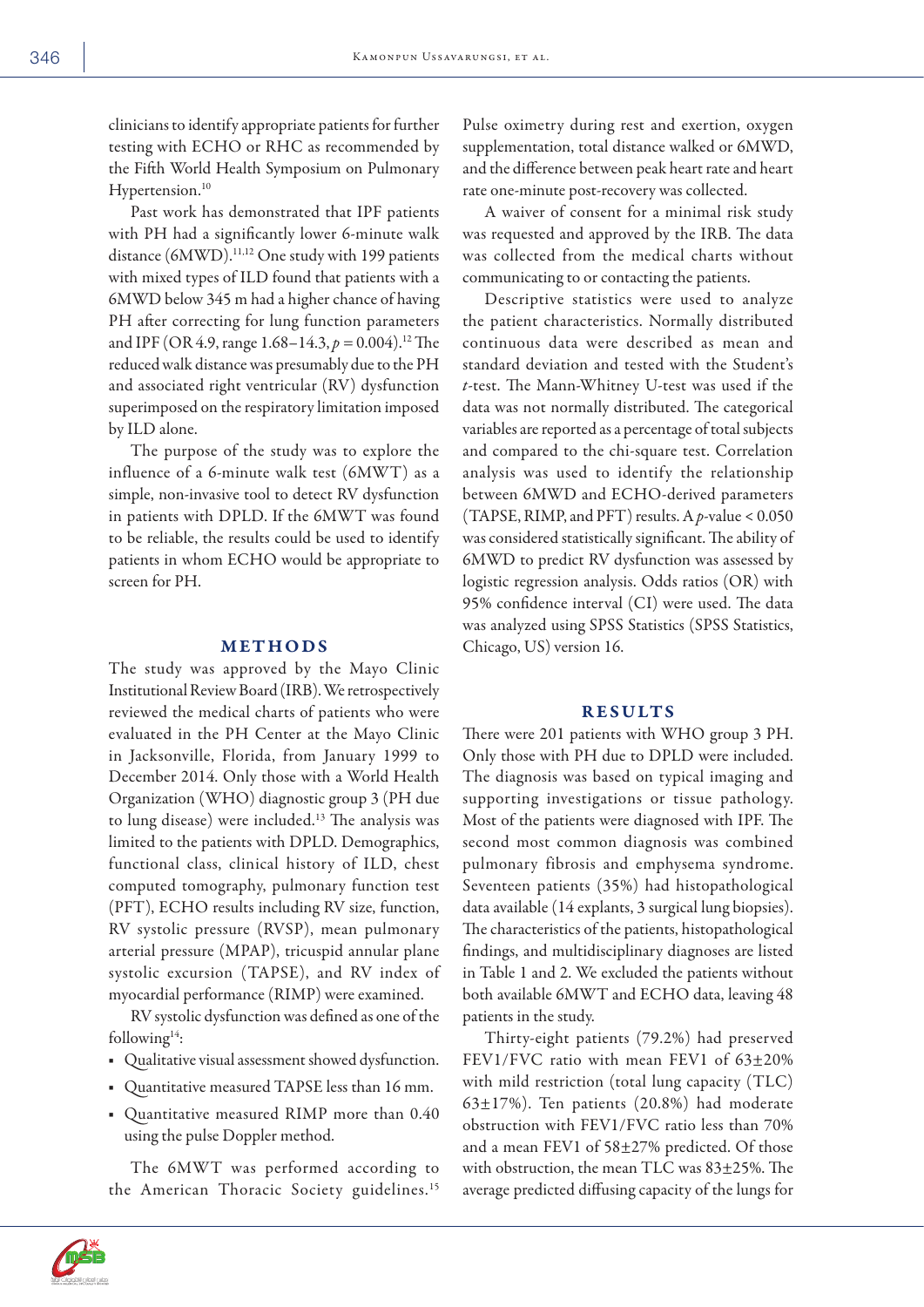| <b>Table 1:</b> Baseline demographics of all patients |  |  |
|-------------------------------------------------------|--|--|
| $(n = 48)$ .                                          |  |  |

| Characteristics                                    | n(%)                       |
|----------------------------------------------------|----------------------------|
| Gender (female)                                    | 20(41.7)                   |
| Age, years, mean $\pm$ SD, (range)                 | $65.0\pm13.9(19-82)$       |
| WHO functional class                               |                            |
| $\overline{c}$                                     | 5(10.4)                    |
| 3                                                  | 33 (68.8)                  |
| 4                                                  | 10(20.8)                   |
| Pulmonary function test, mean<br>$\pm$ SD, (range) |                            |
| FEV1, L                                            | $1.75 \pm 0.6 (0.3 - 3.4)$ |
| FEV1, %                                            | $62\pm21(17-109)$          |
| FVC, L                                             | $2.28 \pm 0.9$ (0.6-4.7)   |
| FVC.%                                              | $63\pm23(25-117)$          |
| TLC, %                                             | $67\pm20(30-116)$          |
| DLCO, L                                            | $7.4\pm2.9(3.9-15)$        |
| DLCO, %                                            | $31.2 \pm 12.0$ (11-64)    |
| Chest CT pattern $(n = 47)$                        |                            |
| Emphysema                                          | 17(36.2)                   |
| Ground glass opacity                               | 8(17.0)                    |
| Mosaic attenuation                                 | 4(8.5)                     |
| Pleural plaque                                     | 1(2.1)                     |
| Reticular opacities                                | 20(42.6)                   |
| Honeycombing                                       | 26(55.3)                   |
| <b>Traction bronchiectasis</b>                     | 34(72.3)                   |

*DLCO: diffusing capacity of the lungs for carbon monoxide; FEV1: forced expiratory volume; FVC: forced vital capacity; ILD: interstitial lung disease; TLC: total lung capacity; WHO: World Health Organization.*

carbon monoxide (DLCO) adjusted for hemoglobin was severely reduced at  $31\pm12\%$  (n = 40/48). Most of the patients were hypoxemic with the mean partial pressure of oxygen  $(PaO_2)$  of 58 $\pm$ 14 (range 32–82,  $n = 41$ ) on room air. The mean oxygen saturation at rest and after exercise was 87±9% (range 61–99) and 84±5% (range 77–98), respectively. The average 6MWD was severely reduced at  $281 \pm 102$  m. Oxygen supplementation was needed in 41 patients during the walks. Patients' oxygen requirement was 2–25 L/min  $(9.2 \pm 6.4 \text{ L})$ . The oxygen delivery device was changed from a nasal cannula to the different types of masks if they required the higher flow of oxygen, usually 8 L/min or above.

All patients had an ECHO: 25 patients had RV enlargement, and 25 patients had RV dysfunction. RV function was quantitatively assessed in 11 patients, and only three had evidence of RV dysfunction. The average TAPSE was  $18.9 \pm 7.1$  mm (n =  $11/48$ ). Only three patients had RIMP documented (0.3±0.2).

Patients with RV dysfunction had significantly greater RVSP and MPAP from ECHO, and MPAP from RHC than those with normal RV function [Table 3].

Logistic regression revealed no impact of 6MWD on RV dysfunction (OR 0.995; 95% CI 0.980–1.001, *p =* 0.138). Spearman's rank correlation showed a significant negative correlation between 6MWD and MPAP from RHC  $(r = -0.41, p = 0.010)$ , 6MWD and RVSP (r = -0.51, *p* < 0.001), and

| Multidisciplinary diagnosis                        | Number of<br>patients, $n = 48$ | Histopathological diagnosis, $n = 17$                                                                         |
|----------------------------------------------------|---------------------------------|---------------------------------------------------------------------------------------------------------------|
| Idiopathic pulmonary fibrosis                      | 19                              | UIP (6 explants, 3 surgical biopsies)                                                                         |
| Combined pulmonary fibrosis and<br>emphysema       | 11                              | UIP/emphysema (2 explants)<br>UIP/fibrotic NSIP/emphysema (1 explant)                                         |
| Connective tissue disease-associated<br><b>ILD</b> | 5                               | $NSIP(1)$ explant)                                                                                            |
| Chronic hypersensitivity<br>pneumonitis            | 3                               | Non-necrotizing granulomatous inflammation with UIP<br>(2 explants)                                           |
| Sarcoidosis                                        | $\overline{c}$                  | Non-necrotizing granulomatous inflammation by transbronchial<br>fine needle mediastinal lymph node aspiration |
| Asbestos, pulmonary fibrosis                       | 1                               | No surgical biopsy                                                                                            |
| Radiation related pulmonary fibrosis               |                                 | No surgical biopsy                                                                                            |
| Surfactant protein C mutation<br>associated ILD    |                                 | $NSIP(1)$ explant                                                                                             |
| Unclear etiology                                   |                                 |                                                                                                               |
| Possible idiopathic pulmonary fibrosis             | 4                               | No surgical biopsy                                                                                            |
| Possible idiopathic NSIP                           | 1                               | Fibrotic NSIP (1 explant)                                                                                     |

Table 2: Diagnoses obtained after multidisciplinary review.

*ILD: interstitial lung disease; NSIP: nonspecific interstitial pneumonia; UIP: usual interstitial pneumonia.*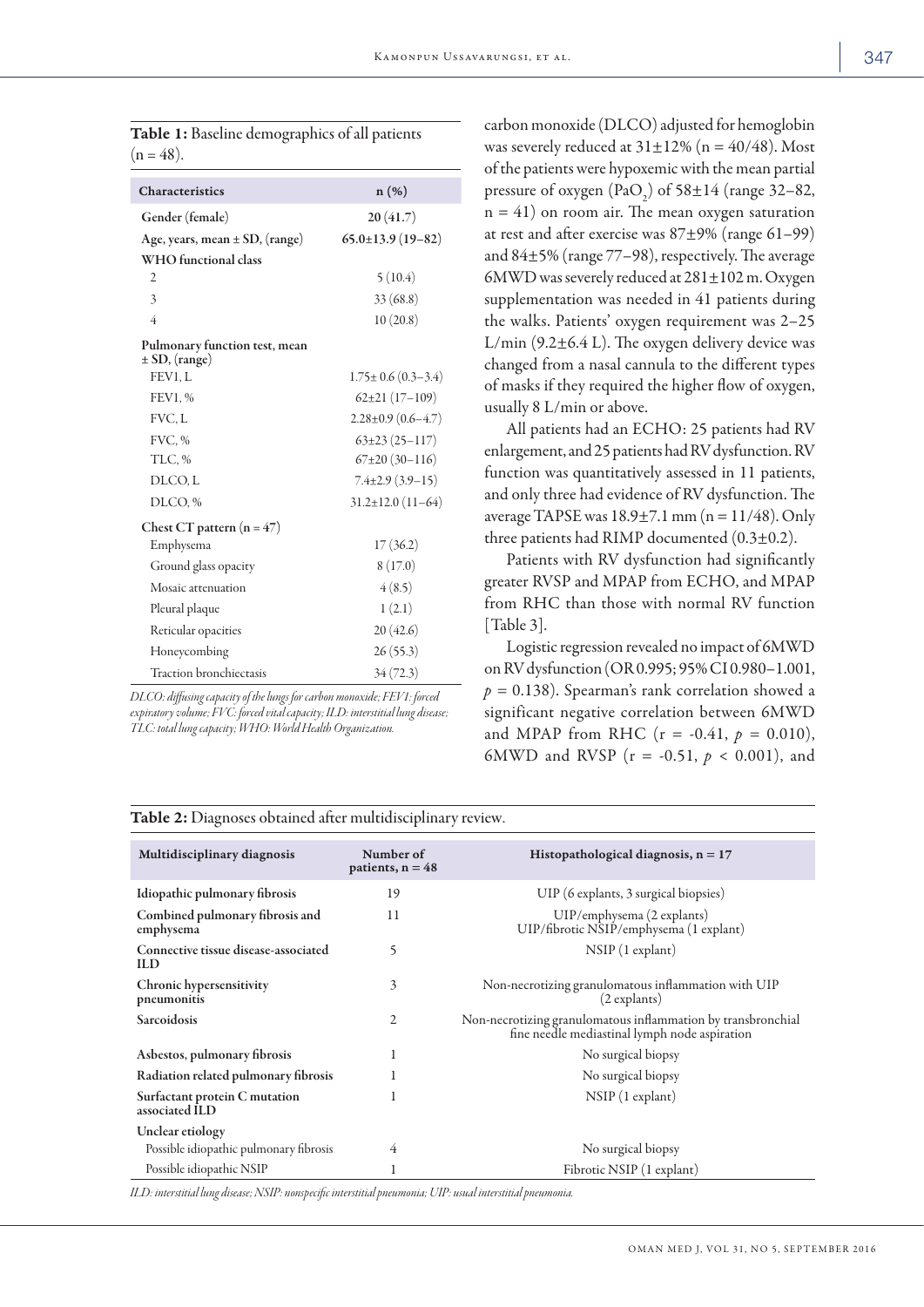| Characteristics, mean±SD                                 | Right ventricular<br>dysfunction, $n = 25$ | Normal right ventricular<br>function, $n = 23$ | $p$ -value |
|----------------------------------------------------------|--------------------------------------------|------------------------------------------------|------------|
| Gender, female, n (%)                                    | 9(36.0)                                    | 11(47.8)                                       | 0.559      |
| Age, years                                               | $65 \pm 15$                                | $64 \pm 13$                                    | 0.438      |
| Pulmonary function test                                  |                                            |                                                |            |
| <b>FEV1, %</b>                                           | $64 + 23$                                  | $59 \pm 19$                                    | 0.409      |
| FVC, %                                                   | $65 \pm 26$                                | $61 \pm 19$                                    | 0.672      |
| TLC, %                                                   | $70 + 22$                                  | $64 \pm 18$                                    | 0.374      |
| DLCO, %                                                  | $29 \pm 12$                                | $34 \pm 11$                                    | 0.040      |
| FVC/DLCO ratio                                           | $2.6 \pm 1$                                | $2.2 \pm 1$                                    | 0.150      |
| Oxygen saturation                                        |                                            |                                                |            |
| at rest                                                  | $86 + 7.7$                                 | 87±10.9                                        | 0.522      |
| with exertion                                            | 84±4.0                                     | 84±5.4                                         | 0.478      |
| 6MWT distance, meters                                    | $258 \pm 108$                              | $301 \pm 88$                                   | 0.176      |
| Heart rate at 1-minute recovery, bpm                     | $24 \pm 13$                                | $24 \pm 12$                                    | 0.814      |
| MPAP from right heart catheterization $(n=38)$ ,<br>mmHg | $41\pm9$                                   | $34\pm8$                                       | 0.016      |
| RVSP from echocardiogram, mmHg                           | $68 + 24$                                  | $52 \pm 13$                                    | 0.015      |
| MPAP from echocardiogram, mmHg                           | $48 + 13$                                  | $38 + 11$                                      | 0.021      |

### Table 3: Demographic variables of patients with and without right ventricular dysfunction.

*DLCO: diffusing capacity of the lungs for carbon monoxide; FEV1: forced expiratory volume; FVC: forced vital capacity; MPAP: mean pulmonary arterial pressure; RSVP: right ventricular systolic pressure; SD: standard deviation; TLC: total lung capacity; 6MWT: six-minute walk test.*

6MWD and MPAP obtained with an ECHO  $(r = -0.46, p = 0.013)$  [Figure 1]. An assessment of the relationship between 6MWD and PH severity by RHC showed MPAP differed statistically between all groups ( $p = 0.010$ ). Based on MPAP, the severity of PH is categorized as mild (MPAP = 25–35 mmHg), moderate (35–45 mmHg) and severe (over 45 mmHg).16 The mean 6MWD in patients with severe PH (191 $\pm$ 97 m, n = 9) was lower than those with mild  $(300\pm99 \text{ m}, \text{ n} = 19)$  and moderate PH  $(309\pm64 \text{ m}, \text{n} = 10).$ 

Thirty-two patients (67%) performed the 6MWT and ECHO on the same day whereas nine (19%) had both tests within one week. Five patients (10%) had ECHO performed more than two months apart from the 6MWT. We also found no significant correlation between 6MWD and percent predicted FEV1 ( $r = 0.03$ ,  $p = 0.851$ ), FVC ( $r = 0.02$ ,  $p = 0.880$ , TLC (r = 0.09,  $p = 0.522$ ), DLCO  $(r = -0.06, p = 0.719)$ , or FVC/DLCO ratio (r = -0.03,  $p = 0.860$ ).

# DISCUSSION

In contrast to our hypothesis, 6MWD was not useful in this cohort to predict RV dysfunction. The negative result was particularly surprising in light of increased prevalence of RV dysfunction in the study population. Fifty-two percent of patients with DPLD and PH had evidence of RV dysfunction. Furthermore, the patients with RV dysfunction had a higher MPAP from RHC and right heart pressure from ECHO. The patients who had RV dysfunction also had lower percentage predicted DLCO irrespective of the clinical characteristics (including demographics, WHO functional class, and the severity of DPLD based on lung function, i.e., FEV1, FVC, and TLC as percent predicted).

The studies evaluating the RV performance in patients with ILD with and without PH are limited. One study reported the prevalence of RV dysfunction at 66% in patients with severe ILD who were evaluated for lung transplantation.<sup>17</sup> In contrast to our study, the severity of the disease correlated to RV systolic dysfunction based on correlations between TAPSE and percent predicted FVC  $(r = 0.53, p = 0.001)$ , as well as TAPSE and 6MWD  $(r = 0.50, p = 0.021).$ <sup>17</sup>

Pitsiou and colleagues<sup>18</sup> reported a worse outcome in clinically stable and ambulatory patients with IPF exhibiting mild to moderate PH with RV systolic dysfunction. RV impairment was defined by a reduction in the ratio of early transtricuspid filling velocity to early diastolic tricuspid annulus

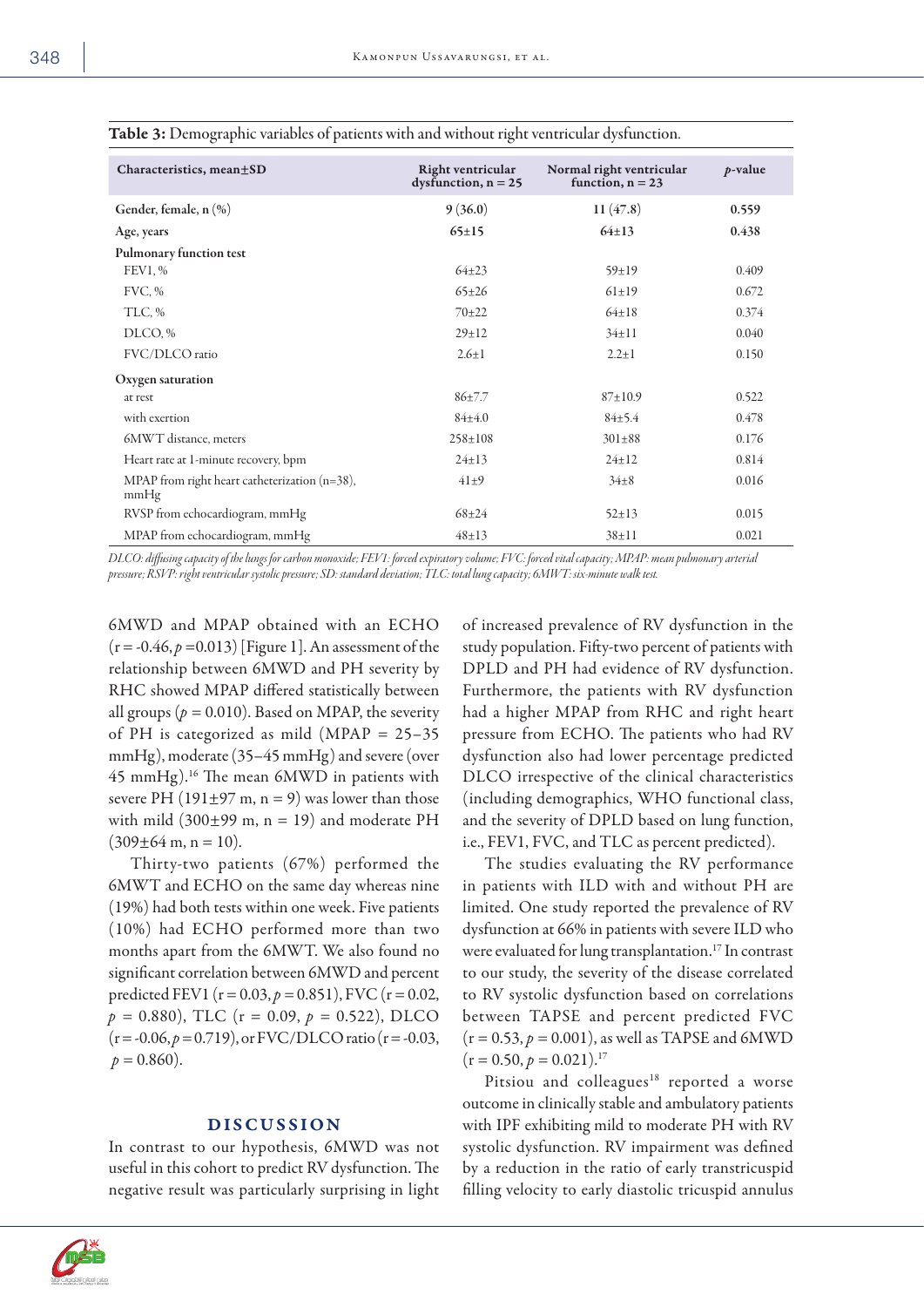

Figure 1: Correlations between 6MWD and the pulmonary hemodynamics. (a) Moderate negative correlation between 6MWD and RVSP on echocardiogram  $(r = -0.51, p < 0.001)$ . **(b)** Moderate negative correlation between 6MWD and MPAP on echocardiogram ( $r = -0.46$ ,  $p = 0.013$ ). (c) Moderate negative correlation between 6MWD and MPAP on right heart catheterization  $(r = -0.41, p = 0.010)$ .

velocity (E/Em) below 4.7 (log-rank statistic 5.81,  $p = 0.016$ .<sup>18</sup>

Altered pulmonary hemodynamics had an impact on 6MWD evidenced by the significant negative correlations between 6MWD and right heart pressure. Similar to previous studies, patients with PH had a reduced 6MWD compared to patients without PH.2,11,19 PH had a negative impact on exercise capacity in IPF patients measured by cardiopulmonary exercise parameters, which might not be adequately assessed by resting PFT.20

Nonetheless, a review of previously published work reveals inconsistent reliability. For example, Modrykamien et al<sup>21</sup> reported that 6MWD, ECHO, and pulse oximetry performed poorly in detecting PH in IPF patients and suggested RHC for evaluation. Studies evaluating the measurement properties of 6MWD in patients with ILD have been limited by small sample size, including our study, presumably contributing to the inconsistent results.22,23

Interestingly, in patients affected by both ILD and PH, irrespective of the severity of lung disease, 6MWD was similar [Table 2]. None of the PFT parameters (except percent predicted DLCO) differed between the two groups. The small cohort may have been insufficient to reflect the difference in exercise intolerance. Prior studies of 6MWD and the severity of chronic lung disease based on PFT assessment have varied results.11,12,17,20–23

Regardless, the 6MWT remains a practical and reliable measure of exercise tolerance that is widely used to assess the functional status of patients with a variety of cardiac and pulmonary diseases.<sup>15,23</sup> Additionally, 6MWD has an advantage as a prognostic value in patients with DPLD. A baseline 6MWD < 250 m and a 24-week decline in 6MWD > 50 m were strong independent predictors of mortality in 748 patients with IPF after controlling for age, respiratory hospitalization, FVC percent predicted, and 24-week change in FVC.<sup>24</sup> Lederer et al19 retrospectively reviewed 454 patients with IPF listed for lung transplantation and reported that a lower 6MWD predicted increased mortality and PH when using a threshold of 207 meters. Furthermore, Lama and colleagues $25$  reported desaturation during 6MWT predicted worse survival in 123 patients with idiopathic interstitial pneumonia (OR 4.49; 95% CI 1.58–12.64, *p =* 0.005).

Despite recent advances in pharmacological therapy for pulmonary arterial hypertension, the role of specific agents to treat PH in ILD patients is not yet established. Nonetheless, early PH identification in DPLD may permit more aggressive management of the underlying lung disease and identify patients needing lung transplant evaluation. Pulmonary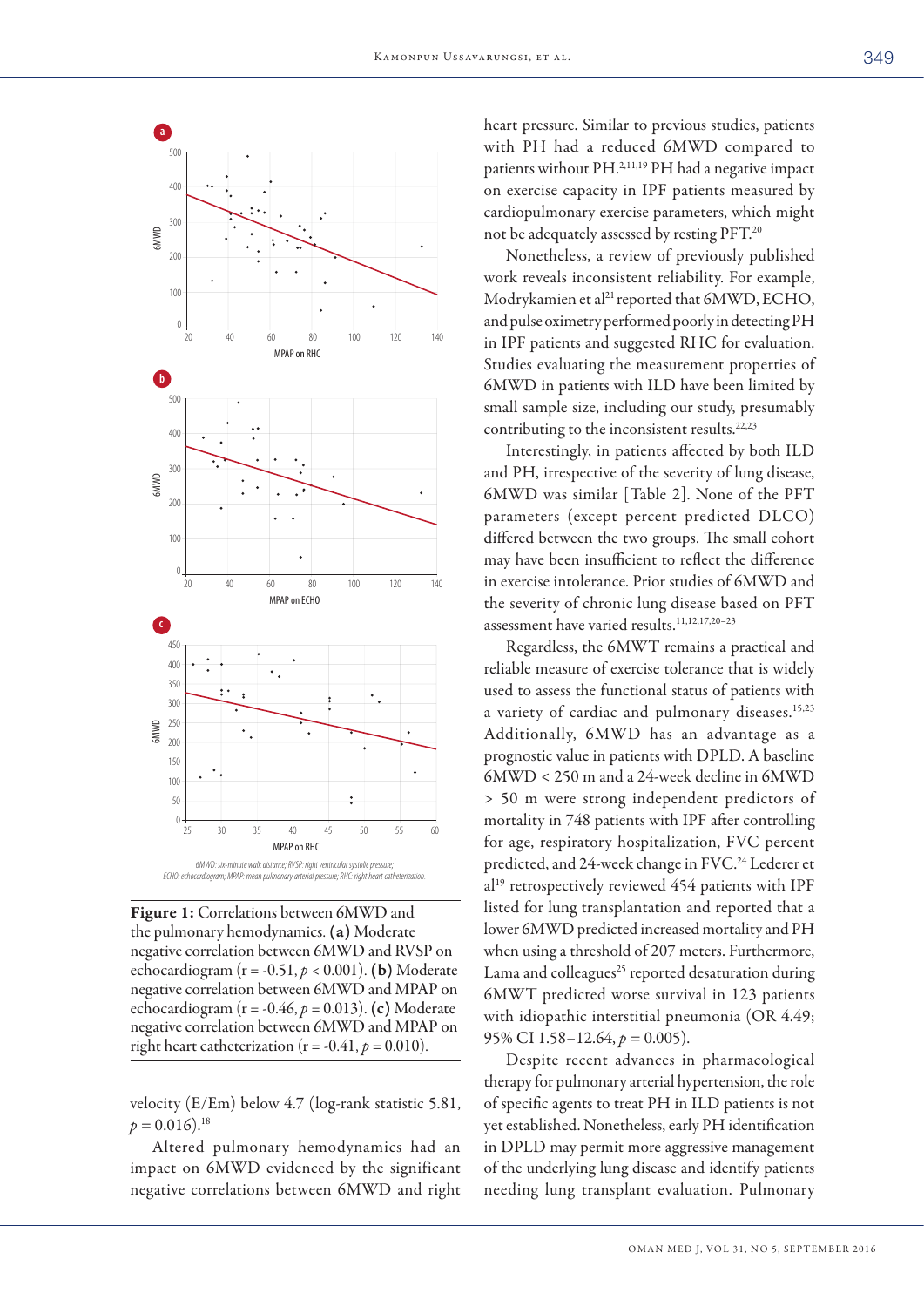rehabilitation in this particular group may also have a positive impact on functional status and quality of life.26

We acknowledged several limitations to this study. First, our study was limited by the retrospective design and limited sample size. The RV performance was mostly evaluated by qualitative rather than quantitative measures, which may be more accurate. Multiple factors including performing the 6MWT and ECHO on a different day and oxygen supplement during the walk<sup>15</sup> could have an impact on the clinical status and 6MWD. Lastly, several patients with DPLD were excluded due to unavailable or incomplete data.

#### CONCLUSION

Using a single-center cohort of patients with DPLD with PH, we found that 6MWD was not useful to predict RV dysfunction but did negatively correlate with right heart pressure. In contrast, a severely reduced 6MWD was related to PH defined by both ECHO and RHC; therefore, 6MWT may be used to justify an ECHO to identify patients with poor functional status likely a worse prognosis. Ultimately, a larger prospective study will be required to determine more definitive relationships.

#### *Disclosure*

The authors declared no conflicts of interest. No funding was received for this work.

#### references

- 1. Shorr AF, Wainright JL, Cors CS, Lettieri CJ, Nathan SD. Pulmonary hypertension in patients with pulmonary fibrosis awaiting lung transplant. Eur Respir J 2007 Oct;30(4):715- 721.
- 2. Lettieri CJ, Nathan SD, Barnett SD, Ahmad S, Shorr AF. Prevalence and outcomes of pulmonary arterial hypertension in advanced idiopathic pulmonary fibrosis. Chest 2006 Mar;129(3):746-752.
- 3. Behr J, Ryu JH. Pulmonary hypertension in interstitial lung disease. Eur Respir J 2008 Jun;31(6):1357-1367.
- 4. Cottin V, Nunes H, Brillet PY, Delaval P, Devouassoux G, Tillie-Leblond I, et al. Groupe d'Etude et de Recherche sur les Maladies Orphelines Pulmonaires (GERM O P). Combined pulmonary fibrosis and emphysema: a distinct underrecognised entity. Eur Respir J 2005 Oct;26(4):586- 593.
- 5. Mejía M, Carrillo G, Rojas-Serrano J, Estrada A, Suárez T, Alonso D, et al. Idiopathic pulmonary fibrosis and emphysema: decreased survival associated with severe pulmonary arterial hypertension. Chest 2009 Jul;136(1):10- 15.
- 6. Poor HD, Girgis R, Studer SM. World health organization group iii pulmonary hypertension. Prog Cardiovasc Dis 2012 Sep-Oct;55(2):119-127.
- 7. King TE Jr, Tooze JA, Schwarz MI, Brown KR, Cherniack RM. Predicting survival in idiopathic pulmonary fibrosis: scoring system and survival model. Am J Respir Crit Care Med 2001 Oct;164(7):1171-1181.
- 8. Hoeper MM, Bogaard HJ, Condliffe R, Frantz R, Khanna D, Kurzyna M, et al. Definitions and diagnosis of pulmonary hypertension. J Am Coll Cardiol 2013 Dec;62(25) (Suppl):D42-D50.
- 9. Ley B, Collard HR, King TE Jr. Clinical course and prediction of survival in idiopathic pulmonary fibrosis. Am J Respir Crit Care Med 2011 Feb;183(4):431-440.
- 10. Seeger W, Adir Y, Barberà JA, Champion H, Coghlan JG, Cottin V, et al. Pulmonary hypertension in chronic lung diseases. J Am Coll Cardiol 2013 Dec;62(25) (Suppl):D109-D116.
- 11. Minai OA, Santacruz JF, Alster JM, Budev MM, McCarthy K. Impact of pulmonary hemodynamics on 6-min walk test in idiopathic pulmonary fibrosis. Respir Med 2012 Nov;106(11):1613-1621.
- 12. Andersen CU, Mellemkjær S, Hilberg O, Nielsen-Kudsk JE, Simonsen U, Bendstrup E. Pulmonary hypertension in interstitial lung disease: prevalence, prognosis and 6 min walk test. Respir Med 2012 Jun;106(6):875-882.
- 13. Simonneau G, Gatzoulis MA, Adatia I, Celermajer D, Denton C, Ghofrani A, et al. Updated clinical classification of pulmonary hypertension. J Am Coll Cardiol 2013 Dec;62(25)(Suppl):D34-D41.
- 14. Rudski LG, Lai WW, Afilalo J, Hua L, Handschumacher MD, Chandrasekaran K, et al. Guidelines for the echocardiographic assessment of the right heart in adults: A report from the american society of echocardiography endorsed by the european association of echocardiography, a registered branch of the european society of cardiology, and the canadian society of echocardiography. J Am Soc Echocardiogr. 2010;23:685-713; quiz 786-688.
- 15. ATS Committee on Proficiency Standards for Clinical Pulmonary Function Laboratories. ATS statement: guidelines for the six-minute walk test. Am J Respir Crit Care Med 2002 Jul;166(1):111-117.
- 16. Chemla D, Castelain V, Hervé P, Lecarpentier Y, Brimioulle S. Haemodynamic evaluation of pulmonary hypertension. Eur Respir J 2002 Nov;20(5):1314-1331.
- 17. Nowak J, Jastrzebski D, Streb W, Rozentryt P, Wojarski J, Greif M, et al. Right ventricular function in patients with severe interstitial lung disease: a Tissue Doppler imaging study. J Physiol Pharmacol 2008 Dec;59(Suppl 6):531-538.
- 18. Pitsiou G, Papadopoulos CE, Karvounis HI, Karamitsos TD, Giannakoulas G, Efthimiadis G, et al. Utility of tissue Doppler imaging in predicting outcome in patients with idiopathic pulmonary fibrosis. Hellenic J Cardiol 2007 May-Jun;48(3):143-151.
- 19. Lederer DJ, Arcasoy SM, Wilt JS, D'Ovidio F, Sonett JR, Kawut SM. Six-minute-walk distance predicts waiting list survival in idiopathic pulmonary fibrosis. Am J Respir Crit Care Med 2006 Sep;174(6):659-664.
- 20. Boutou AK, Pitsiou GG, Trigonis I, Papakosta D, Kontou PK, Chavouzis N, et al. Exercise capacity in idiopathic pulmonary fibrosis: the effect of pulmonary hypertension. Respirology 2011 Apr;16(3):451-458.
- 21. Modrykamien AM, Gudavalli R, McCarthy K, Parambil J. Echocardiography, 6-minute walk distance, and distancesaturation product as predictors of pulmonary arterial hypertension in idiopathic pulmonary fibrosis. Respir Care 2010 May;55(5):584-588.
- 22. Chetta A, Aiello M, Foresi A, Marangio E, D'Ippolito R, Castagnaro A, et al. Relationship between outcome measures of six-minute walk test and baseline lung function in patients with interstitial lung disease. Sarcoidosis Vasc Diffuse Lung Dis 2001 Jun;18(2):170-175.
- 23. du Bois RM, Weycker D, Albera C, Bradford WZ, Costabel U, Kartashov A, et al. Six-minute-walk test in idiopathic pulmonary fibrosis: test validation and minimal clinically important difference. Am J Respir Crit Care Med 2011